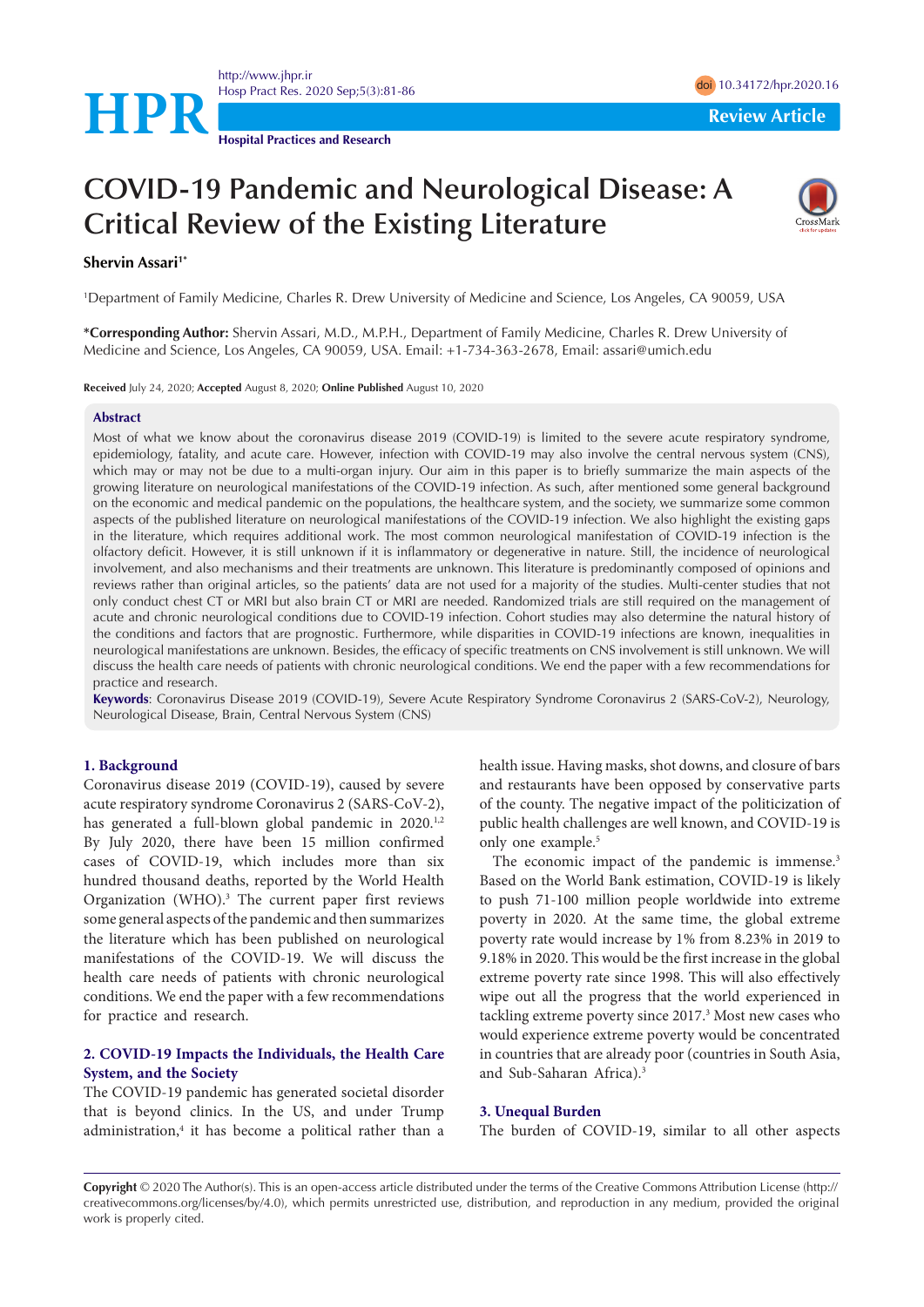of health, were unequal, with the poor and minorities carrying a double burden of the diseases. COVID-19 disproportionately impacts individuals with poverty and racial and ethnic minorities.<sup>6</sup> It widened the gaps that already existed between the top and the bottom part of the society.<sup>7</sup> A large body of research has shown us that in many countries such as the US,<sup>7</sup> Canada,  $8,9$  the UK,<sup>7</sup> marginalized, and minority individuals were at the highest risk. Thus the effect of COVID-19 should not be reduced to people as it impacts communities, particularly communities of color.6 While we know that COVID-19 disproportionately impacts the most vulnerable people, this is better known for the overall rate of infection and outcomes,<sup>10</sup> and less is known about neurological conditions.

## **4. COVID Impact on Mental Health**

COVID-19 has resulted in a surge in suicide, $11,12$  anxiety, $13$ and depression.11 It is unknown if these effects are due to the fear of the disease,<sup>14</sup> social isolation, unemployment,<sup>11</sup> economic burden, exacerbation of existing conditions, or biological changes in the brain.15 There has also been a concern about the mental health and psychological sequels of the COVID-19 infection.16 One of the areas that is concerning is a rise in suicide.<sup>17,18</sup>

## **5. Existing Reviews**

Absullahi et al, conducted a review to summarize the evidence on the neurological symptoms of the COVID-19 infection. The authors used the following data sets MEDLINE, EMBASE, Web of Science, and Google Scholar (first 100 hits) until April 17, 2020. The key search terms used were "coronavirus" and "signs and symptoms." Authors could find 60 studies that included 11, 069 patients from which 51 studies entered to the meta-analysis. The prevalence of neurological and musculoskeletal manifestations was 35% for smell impairment, 33% for taste impairment, 19% for myalgia, 12% for headache, 10% for back pain, 10% for dizziness, 3% for acute cerebrovascular disease, and 2% for impaired consciousness. The authors concluded that clinicians should be vigilant for the diagnosis and treatment of patients with neurological symptoms.<sup>19</sup>

Another existing systematic review written by Asadi and Simani could only locate two articles and none of those articles were data driven. They, however, proposed that future research in the field should include<sup>20</sup>:

*"Precise and targeted documentation of neurological symptoms, detailed clinical, neurological, and electrophysiological investigations of the patients, attempts to isolate SARS-CoV-2 from cerebrospinal fluid, and autopsies of the COVID-19 victims may clarify the role played by this virus in causing neurological manifestations."20*

Most other review studies are narrative or scoping reviews. For example, Collin Herman and colleagues searched MEDLINE/PubMed, CINAHL (EBSCO), and Scopus databases and showed that 322 of 4,014 (8.0%) of hospitalized patients diagnosed and treated for COVID-19 had a preexisting neurologic illness. They showed that four retrospective studies had linked COVID-19 to an increased risk of secondary neurologic complications in hospitalized patients (incidence rates varied from 6% to 36% across studies).21

## **6. COVID Causes Multi-organ Damage**

COVID-19 generates multi-organ involvement. Comorbid conditions involving various organs, including central nervous system (CNS), are the most common risk factors for the severity of illness and mortality. Multi-organ damage may be the result of the hyperinflammatory response of the body,<sup>22-24</sup> which may be mainly responsible for a wide range of COVID complications. Heart failure, renal failure, liver damage, shock, and multi-organ failure have precipitated death. Acknowledging the comorbidities and potential organ injuries throughout the course of COVID-19 is crucial in the clinical management of patients. This paper aims to add to the ever-emerging landscape of medical knowledge on COVID-19, encapsulating its multi-organ impact.

Most of the research community's attention has been on overall infections, intensive care needs, treatment, development of vaccination, fatality, and policy. Severe acute respiratory syndrome, acute respiratory distress syndrome, and respiratory failure are among the main domains of studies. Lungs, and the respiratory system, however, are not the only organs involved in COVID-19. From both the epidemiological work as well as work in the clinical domain, we know more about epidemiology of respiratory conditions than other organs such as heart,<sup>25</sup> kidney,<sup>26</sup> and brain.<sup>27</sup>

In addition to the major respiratory distress, characteristic neurological manifestations are also described, indicating that SARS-CoV-2 may be an underestimated opportunistic pathogen of the brain. Based on previous studies of neuroinvasive human respiratory coronaviruses, it is proposed that after physical contact with the nasal mucosa, laryngopharynx, trachea, lower respiratory tract, alveoli epithelium, or gastrointestinal mucosa, SARS-CoV-2 can induce intrinsic and innate immune responses in the host involving increased cytokine release, tissue damage, and high neuro-susceptibility to COVID-19, especially in the hypoxic conditions caused by lung injury. In some immune-compromised individuals, the virus may invade the brain through multiple routes, such as the vasculature and peripheral nerves.<sup>27</sup>

## **7. Acute Neurological Conditions**

There have been several studies and reports that have convinced us regarding the involvement of the CNS as a result of SARS-CoV-2 infection. SARS-CoV-2, the etiologic agent of COVID-19, can result in damage and neurologic alterations, which can be grouped into several categories. For example, some scholars have categorized the acute conditions as those that are nonspecific and moderate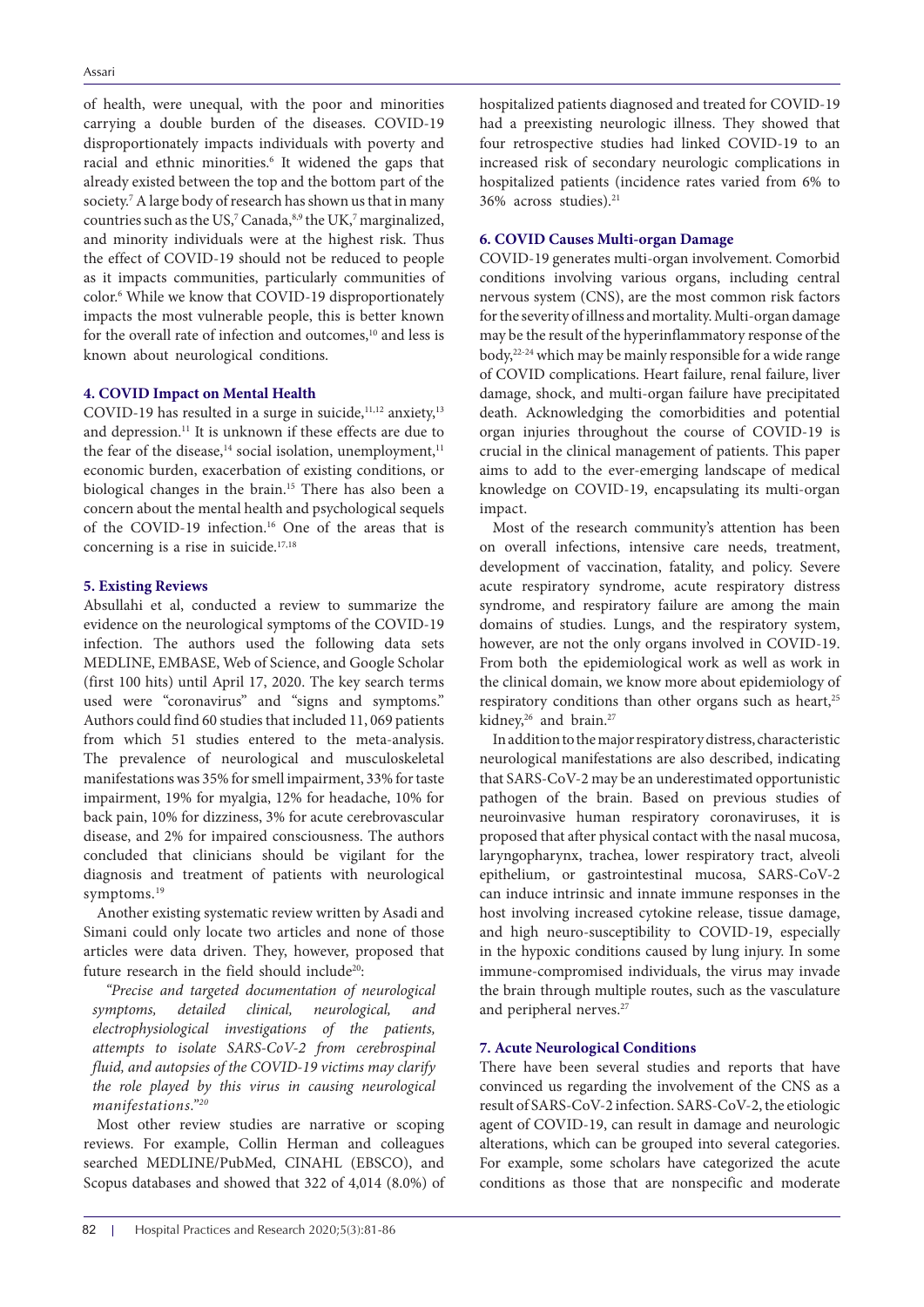symptoms such as myalgia, headache, or hyposmia to more severe symptoms such as intracranial infections or cerebrovascular disease. Based on our current knowledge, severe neurologic conditions (e.g., acute cerebrovascular disease) are rare and only occur in a minority of patients who have multiple risk factors. These severe types of neurological involvement are commonly associated with poor outcomes. Most COVID-19 patients either do not have or have minor to mild neurologic symptoms.<sup>19,28</sup>

*Olfactory deficits.* It is known that SARS-CoV-2 has the potential to injure olfactory nerve terminals in the nasal cavity. This pathology explains the observations on a decreased sense of smell in COVID-19 patients. There is still a debate on whether COVID-19 related olfactory deficits are neurodegenerative disorders such as Alzheimer's and Parkinson's diseases or are reversible inflammatory conditions.29-31 Although olfactory deficits are not specific to COVID-19 and have been commonly reported for other viral infections including coronavirus, olfactory deficits should be regarded as one of the most common neurological manifestations of COVID-19 infection.32 Regarding research, there are hundreds of papers that have investigated or addressed the change in the sense of smell or olfactory deficits. As such, olfactory deficits can be regarded as the most described neurological disorder due to COVID-19.

*Stroke.* COVID-19 is a risk factor for stroke.<sup>33</sup> Although some of the publications are case reports that have minimal impact on clinical care and generating guidelines, $34$  there are other studies with larger samples and case series.<sup>35</sup> Although case series generate more reliable knowledge than case reports, they still are among the lowest levels of evidence, in the hierarchy of knowledge and evidencebased medicine.<sup>36</sup> We are not aware of any randomized clinical trials or cohorts on COVID-related stroke.

*Encephalopathy.* Patients who acquire COVID-19 may develop encephalopathy, however, this is a rare event. The SARS-CoV-2 virus does not seem to cross the bloodbrain barrier. However, there have been a few cases of encephalopathy associated with the SARS-CoV-2 virus in the literature. In most cases, CSF analysis of these patients is within normal limits. The MRI findings are compatible with a diagnosis of encephalopathy in the absence of structural damage to the brain.<sup>27</sup>

# **8. Management of Neurological Disease a Challenge During the COVID Era**

One of the major challenges that COVID-19 has made for the community of neurological patients is that health care system itself imposes a risk to individuals, and elective cases and non-emergency patients have been advised to reduce attending the health care system, particularly at the time of COVID-19 peaks. Health care providers are also needed to cancel some of the non-emergent care, which includes care for dementia, and some other chronic neurological conditions. As such, a large proportion of patients who required care to manage their conditions faced extra difficulty receiving care. This is well-discussed in the literature, however, most of the papers are opinion pieces that do not have survey or administrative data which could document the extend of this burden on neurological patients.<sup>37</sup>

## **9. Telehealth as the Solution**

There is need to move to telemedicine and telehealth <sup>38</sup> for care of chronic neurological conditions so patient management for non-emergent are can be delivered from distance. This will reduce the burden to the healthcare system and reduce the risk of exposure of patients who are highly vulnerable. There are many clinics across the world that have already implemented, so there are lessons to be learned. Clinics and health care systems may share their experiences and challenges of the transition to telehealth. However, clinics widely vary in their budget, and their political and administrative support.<sup>39</sup> They also differ in the infrastructure that they already have in place.<sup>40</sup> A major challenge toward moving to telemedicine is that by canceling elective cases and surgeries, the healthcare system has been already pressed, both in terms of financial status and their human capacity. The health care system has been operating, in some parts of the world, at close to full capacity, which makes it difficult to adopt a new technology, at the middle of a health crisis. $41$ 

# **10. Deterioration of Baseline Chronic Neurological Diseases**

Certain medications that have indication for a wide range of neurological conditions are immunomodulators, with little to some immunosuppression abilities, whilst others are considered definitive immunosuppressants. Receiving immunomodulators has the potential to alter the risk and course COVID-19, which operates through inflammation and change of immune function.<sup>42</sup>

*Neuromuscular diseases.* Neuromuscular diseases such as motor neuron disease and myasthenia gravis, autoimmune or inflammatory neuropathies, or inflammatory myopathies are shown to be associated with an increased risk of COVID-19 infection. The potential cause is still unknown, but most likely might be comorbid conditions as well as receiving immunosuppressive therapies.<sup>43,44</sup>

*Multiple Sclerosis.* Multiple Sclerosis is one of the conditions that can potentially deteriorate by immunomodulation due to COVID-19. In addition, the medications used by patients with multiple sclerosis may increase the risk of COVID-19 infection as well as undesired outcomes.45 Research in this area is mainly case series and case reports.

## **11. Future Areas of Research**

Our primary criticism of the literature on neurological disease as a function of COVID-19 infection is that this research is predominantly composed of opinions and reviews rather than original articles, so the patients' data are not used for most studies. From review papers, most are narrative, and there are very few systematic reviews.**19**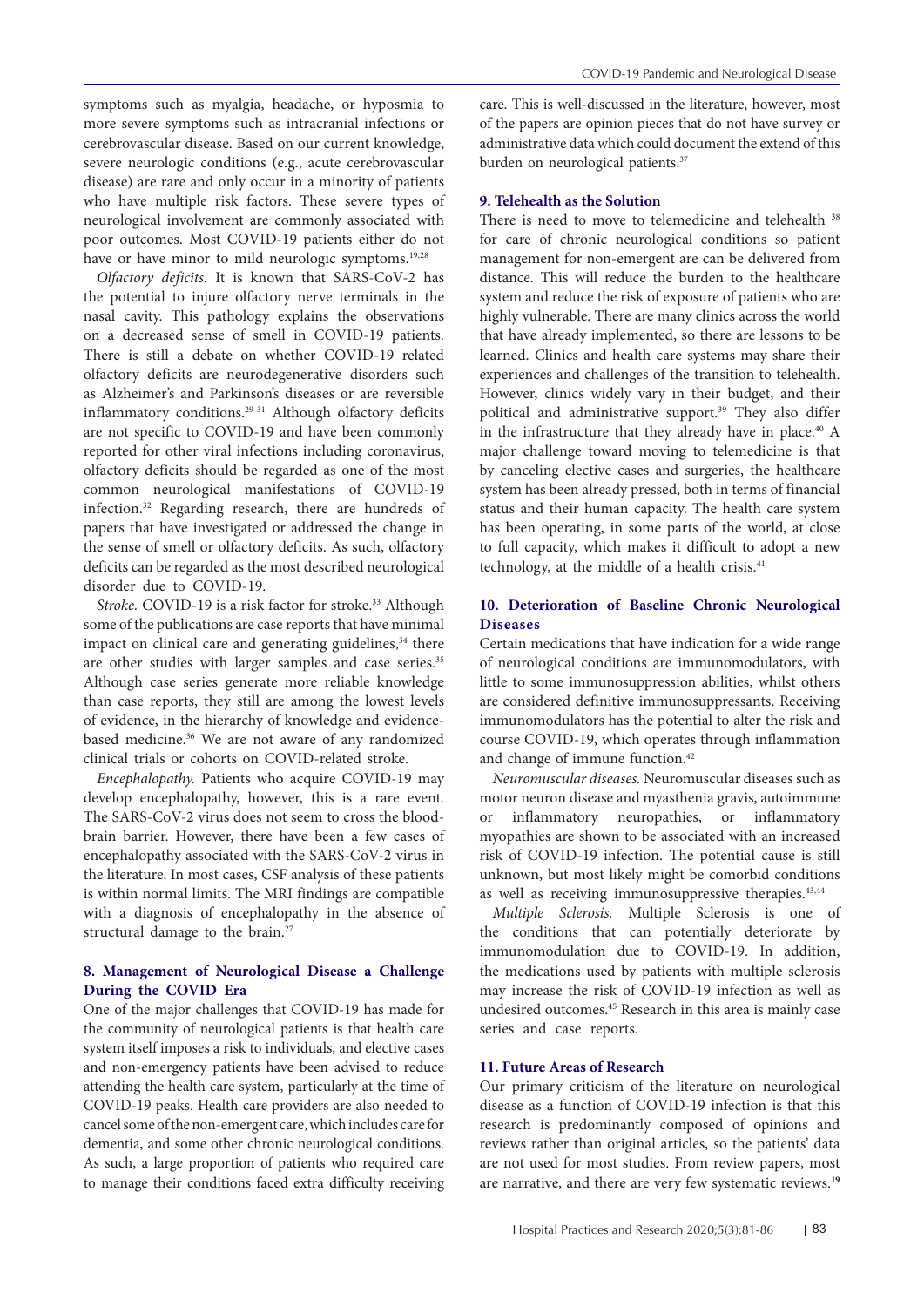The existing systematic reviews have used a search strategy that is not comprehensive and is mainly focused on symptoms rather than disorders and treatments.19 A minimal proportion of the small number of the datadriven papers is on the efficacy of modalities for the prevention of treatment. This literature, thus, needs to be improved in multiple ways. One review study mentioned that "*Inconsistent reporting and limited statistical analysis among these studies did not allow for assessment of comparative outcomes.*"21

We also highlight the existing gaps in the literature and list the areas that require additional investigation. Still, the incidence of the neurological involvement overall and based on their sub-types are unknown. We do not know what percentage of the neurologic burden in COVID-19 cases is due to general immunological responses that generate multi-organ damage and what percentage is due to the brain's specific involvement without the brain being part of the multi-organ response.

Besides, the mechanisms behind the involvement of CNS such as stroke, brain inflammation, and even loss of the sense of smell are not fully known. Although endothelial damage46 and hyper-reactivity of the immune response are a part of the picture, we do not have a clear picture of why only some but not all patients develop neurological manifestations. Preliminary data also exist on the efficacy of treatments that block endothelial damage<sup>46</sup> and hyperreactivity of immune response<sup>47</sup> on brain involvement of the disease.

Multi-center studies that not only conduct chest CT or MRI but also brain CT or MRI are needed. Randomized trials. Cohort studies may also determine. Furthermore, while inequalities in COVID are known, inequalities in neurological manifestations are unknown. In addition, the efficacy of specific treatments on CNS involvement is still unknown. We will discuss the health care needs of patients with chronic neurological conditions.

#### **12. Clinical and Public Health Recommendations**

*Preparedness is key.* Neurologists should be fully educated and prepared so they can timely reorganize their consultative practices to serve the neurologic needs of patients during this pandemic.<sup>21</sup>

*Several neurological diagnoses to be kept in mind.* As neurological manifestations of COVID-19 are not rare and are many clinicians should have a wide range of neurological conditions inn their toolkit, when they provide consultation for patients with COVID-19 infections.

*Increased surveillance and monitoring of patients.*  Healthcare providers need to assume that patients with chronic neurological diseases such as bulbar/respiratory muscle weakness (e.g., myasthenia gravis or Lambert Eaton myasthenic syndrome) are at higher risk of contracting the infection or experiencing severe manifestations of COVID-19.

*Medication profile of neurological patients is important.* Aggressive screening of neurological patients particularly

## Review Highlights

#### **What Is Already Known?**

Opinion papers, narrative review papers, and scoping review papers have been published on the implications of COVID-19 pandemic for the field of neurology.

## **What This Study Adds?**

This paper synthesizes the existing knowledge on neurological conditions that may develop due to a COVID-19 infection. We discuss how COVID-19 may cause encephalopathy and stroke, and how it may worsen the course of pre-existing neurological conditions such as MS. We have also provided a list of suggestions for clinical practice as well as future research.

those who receive high dosage immunosuppressive therapies is needed.

*Closer observation of patients with other risk factors.* Older patients, individuals with social isolation, individuals with poverty, patients with racial and ethnic minority status, and individuals with other comorbid conditions may require some extra attention, as they are more likely to acquire the COVID-19 infection, or be prone to the undesired outcomes following an infection.

*Telemedicine.* The pandemic that was experienced was a call for application of telemedicine for chronic care delivery and disease management of a wide range of conditions including but not limited to neurological conditions. Policymakers should fund, equip, and educate clinics and hospitals so they can better leverage the strengths of distant care and telemedicine for patients with neurological conditions.

#### **13. Conclusion**

In summary, our review first generated a brief overview of what is known about the topic and then discussed the limitations of the existing literature. We also provided a list of recommendations for clinical work and research in the area of neurological conditions due to COVID-19. We hope that this document can help with research and public health and clinical care of COVID-19 patients and reduce morbidity and mortality as well as the economic pressure of the COVID-19 on patients, health care systems, and the society. Using a more comprehensive view with access to the existing knowledge researchers, policymakers, and clinicians may be better able to manage patients with acute neurological conditions due to COVID-19 infection.

## **Conflict of Interest Disclosures**

The author declares no conflict of interest.

#### **Ethical Approval**

Not applicable.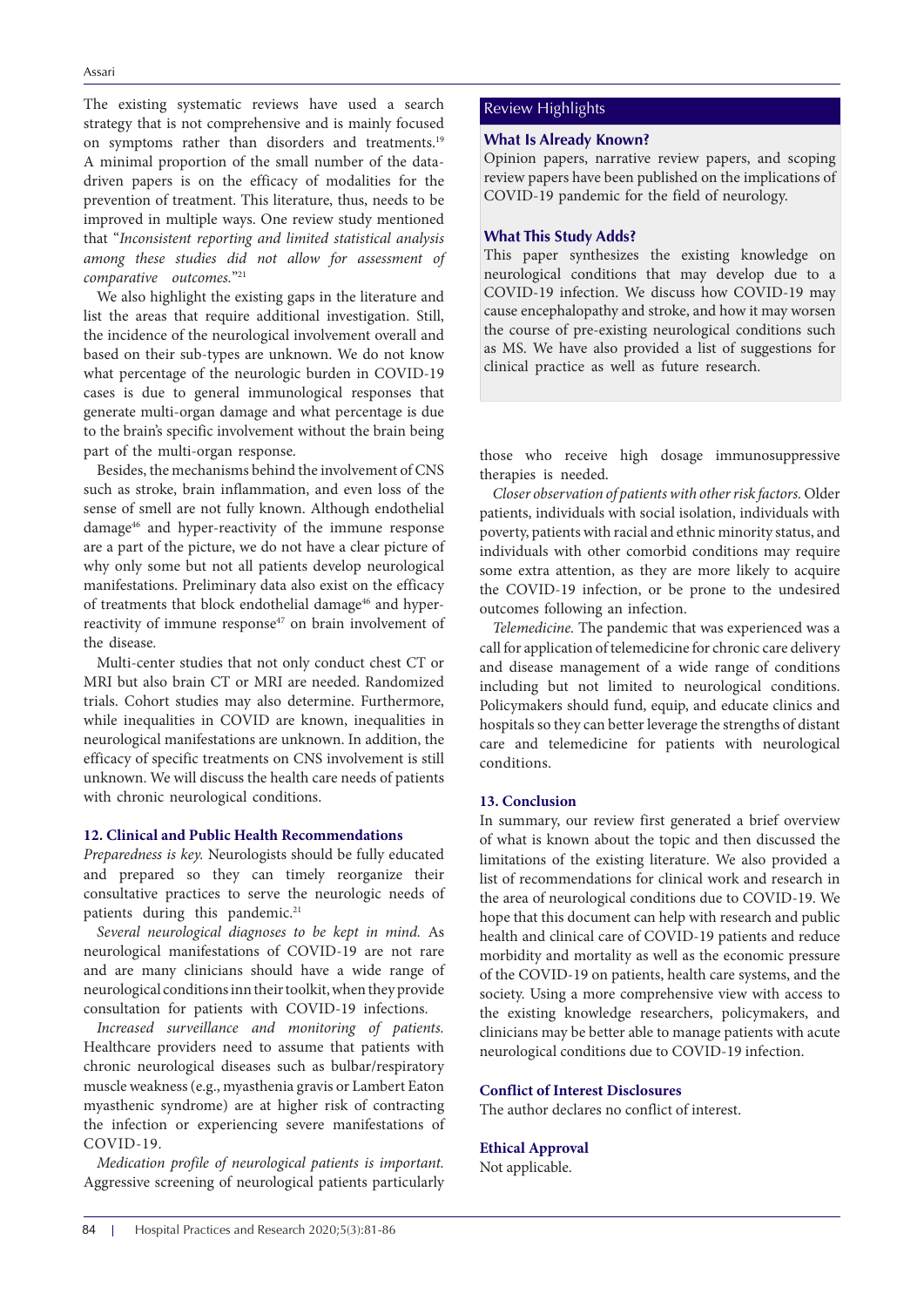#### **Funding/Support**

Shervin Assari is supported by the following National Institutes of Health (NIH) grants 5S21MD000103, D084526-03, CA201415 02, DA035811-05, U54MD008149, U54MD007598, and U54CA229974.

#### **References**

- 1. Berger JR. COVID-19 and the nervous system. J Neurovirol. 2020;26(2):143-148. doi:[10.1007/s13365-020-00840-5.](https://doi.org/10.1007/s13365-020-00840-5)
- 2. Koralnik IJ, Tyler KL. COVID-19: a global threat to the nervous system. Ann Neurol. 2020;88(1):1-11. doi[:10.1002/ana.25807](https://doi.org/10.1002/ana.25807).
- 3. The World Bank. Projected Poverty Impacts of COVID-19 (Coronavirus). The World Bank; 2020.
- 4. Yamey G, Gonsalves G. Donald Trump: a political determinant of covid-19. BMJ. 2020;369:m1643. doi[:10.1136/bmj.m1643](https://doi.org/10.1136/bmj.m1643).
- 5. Makridis C, Rothwell JT. The Real Cost of Political Polarization: Evidence from the COVID-19 Pandemic. SSRN; 2020.
- 6. Fortuna LR, Tolou-Shams M, Robles-Ramamurthy B, Porche MV. Inequity and the disproportionate impact of COVID-19 on communities of color in the United States: the need for a trauma-informed social justice response. Psychol Trauma. 2020;12(5):443-445. doi[:10.1037/tra0000889](https://doi.org/10.1037/tra0000889).
- 7. Bowleg L. We're not all in this together: on COVID-19, intersectionality, and structural inequality. Am J Public Health. 2020;110(7):917. doi:[10.2105/ajph.2020.305766](https://doi.org/10.2105/ajph.2020.305766).
- 8. Doyle O. COVID-19: Exacerbating Educational Inequalities? Public Policy; 2020. [http://publicpolicy.ie/papers/covid-19](http://publicpolicy.ie/papers/covid-19-exacerbating-educational-inequalities/) [exacerbating-educational-inequalities/.](http://publicpolicy.ie/papers/covid-19-exacerbating-educational-inequalities/)
- 9. Li LZ, Wang S. Prevalence and predictors of general psychiatric disorders and loneliness during COVID-19 in the United Kingdom. Psychiatry Res. 2020;291:113267. doi:[10.1016/j.](https://doi.org/10.1016/j.psychres.2020.113267) [psychres.2020.113267](https://doi.org/10.1016/j.psychres.2020.113267).
- 10. Kim SJ, Bostwick W. Social vulnerability and racial inequality in COVID-19 deaths in Chicago. Health Educ Behav. 2020;47(4):509-513. doi[:10.1177/1090198120929677](https://doi.org/10.1177/1090198120929677).
- 11. Mamun MA, Ullah I. COVID-19 suicides in Pakistan, dying off not COVID-19 fear but poverty? - The forthcoming economic challenges for a developing country. Brain Behav Immun. 2020;87:163-166. doi:[10.1016/j.bbi.2020.05.028](https://doi.org/10.1016/j.bbi.2020.05.028).
- 12. Assari S, Habibzadeh P. The COVID-19 emergency response should include a mental health component. Arch Iran Med. 2020;23(4):281-282. doi[:10.34172/aim.2020.12](https://doi.org/10.34172/aim.2020.12).
- 13. Tang W, Hu T, Hu B, et al. Prevalence and correlates of PTSD and depressive symptoms one month after the outbreak of the COVID-19 epidemic in a sample of home-quarantined Chinese university students. J Affect Disord. 2020;274:1-7. doi:[10.1016/j.jad.2020.05.009.](https://doi.org/10.1016/j.jad.2020.05.009)
- 14. Ahorsu DK, Lin CY, Imani V, Saffari M, Griffiths MD, Pakpour AH. The fear of COVID-19 scale: development and initial validation. Int J Ment Health Addict. 2020:1-9. doi[:10.1007/](https://doi.org/10.1007/s11469-020-00270-8) [s11469-020-00270-8](https://doi.org/10.1007/s11469-020-00270-8).
- 15. Mirza J, Ganguly A, Ostrovskaya A, Tusher A, Viswanathan R. Command suicidal hallucination as initial presentation of coronavirus disease 2019 (COVID-19): a case report. Psychosomatics. 2020. doi:[10.1016/j.psym.2020.05.022](https://doi.org/10.1016/j.psym.2020.05.022).
- 16. Troyer EA, Kohn JN, Hong S. Are we facing a crashing wave of neuropsychiatric sequelae of COVID-19? Neuropsychiatric symptoms and potential immunologic mechanisms. Brain Behav Immun. 2020;87:34-39. doi:[10.1016/j.bbi.2020.04.027](https://doi.org/10.1016/j.bbi.2020.04.027).
- 17. Reger MA, Stanley IH, Joiner TE. Suicide mortality and coronavirus disease 2019-a perfect storm? JAMA Psychiatry. 2020. doi:[10.1001/jamapsychiatry.2020.1060](https://doi.org/10.1001/jamapsychiatry.2020.1060).
- 18. Mortazavi SS, Assari S, Alimohamadi A, Rafiee M, Shati M. Fear, loss, social isolation, and incomplete grief due to COVID-19: a recipe for a psychiatric pandemic. Basic and Clinical Neuroscience Journal. 2020;11(2):225-232. doi:[10.32598/](https://doi.org/10.32598/bcn.11.covid19.2549.1)

[bcn.11.covid19.2549.1](https://doi.org/10.32598/bcn.11.covid19.2549.1).

- 19. Abdullahi A, Candan SA, Abba MA, et al. Neurological and musculoskeletal features of COVID-19: a systematic review and meta-analysis. Front Neurol. 2020;11:687. doi[:10.3389/](https://doi.org/10.3389/fneur.2020.00687) [fneur.2020.00687](https://doi.org/10.3389/fneur.2020.00687).
- 20. Asadi-Pooya AA, Simani L. Central nervous system manifestations of COVID-19: a systematic review. J Neurol Sci. 2020;413:116832. doi[:10.1016/j.jns.2020.116832.](https://doi.org/10.1016/j.jns.2020.116832)
- 21. Herman C, Mayer K, Sarwal A. Scoping review of prevalence of neurologic comorbidities in patients hospitalized for COVID-19. Neurology. 2020;95(2):77-84. doi[:10.1212/](https://doi.org/10.1212/wnl.0000000000009673) [wnl.0000000000009673.](https://doi.org/10.1212/wnl.0000000000009673)
- 22. Baig AM, Khaleeq A, Ali U, Syeda H. Evidence of the COVID-19 virus targeting the CNS: tissue distribution, hostvirus interaction, and proposed neurotropic mechanisms. ACS Chem Neurosci. 2020;11(7):995-998. doi[:10.1021/](https://doi.org/10.1021/acschemneuro.0c00122) [acschemneuro.0c00122](https://doi.org/10.1021/acschemneuro.0c00122).
- 23. Das G, Mukherjee N, Ghosh S. Neurological insights of COVID-19 pandemic. ACS Chem Neurosci. 2020;11(9):1206- 1209. doi[:10.1021/acschemneuro.0c00201](https://doi.org/10.1021/acschemneuro.0c00201).
- 24. Kanwar D, Baig AM, Wasay M. Neurological manifestations of COVID-19. J Pak Med Assoc. 2020;70(5 Suppl 3):S101-S103.
- 25. Chen C, Chen C, Yan JT, Zhou N, Zhao JP, Wang DW. [Analysis of myocardial injury in patients with COVID-19 and association between concomitant cardiovascular diseases and severity of COVID-19]. Zhonghua Xin Xue Guan Bing Za Zhi. 2020;48(0):E008. doi[:10.3760/](https://doi.org/10.3760/cma.j.cn112148-20200225-00123) [cma.j.cn112148-20200225-00123.](https://doi.org/10.3760/cma.j.cn112148-20200225-00123)
- 26. Cozzolino M, Piccoli GB, Ikizler TA, Ronco C. The COVID-19 infection in dialysis: are home-based renal replacement therapies a way to improve patient management? J Nephrol. 2020;33(4):629-631. doi:[10.1007/s40620-020-00784-3](https://doi.org/10.1007/s40620-020-00784-3).
- 27. Espinosa PS, Rizvi Z, Sharma P, Hindi F, Filatov A. Neurological complications of coronavirus disease (COVID-19): encephalopathy, MRI brain and cerebrospinal fluid findings: case 2. Cureus. 2020;12(5):e7930. doi[:10.7759/cureus.7930](https://doi.org/10.7759/cureus.7930).
- 28. Abu Hilal M, Besselink MG, Lemmers DHL, Taylor MA, Triboldi A. Early look at the future of healthcare during the COVID-19 pandemic. Br J Surg. 2020;107(7):e197. doi[:10.1002/](https://doi.org/10.1002/bjs.11666) [bjs.11666](https://doi.org/10.1002/bjs.11666).
- 29. Kai Chua AJ, Yun Chan EC, Loh J, Charn TC. Acute olfactory loss is specific for Covid-19 at the Emergency Department. Ann Emerg Med. 2020. doi:[10.1016/j.annemergmed.2020.05.015](https://doi.org/10.1016/j.annemergmed.2020.05.015).
- 30. Mahalaxmi I, Kaavya J, Mohana Devi S, Balachandar V. COVID-19 and olfactory dysfunction: a possible associative approach towards neurodegenerative diseases. J Cell Physiol. 2020. doi:[10.1002/jcp.29937.](https://doi.org/10.1002/jcp.29937)
- 31. Gorzkowski V, Bevilacqua S, Charmillon A, et al. Evolution of olfactory disorders in COVID-19 patients. Laryngoscope. 2020. doi:[10.1002/lary.28957](https://doi.org/10.1002/lary.28957).
- 32. Saavedra JM. COVID-19, angiotensin receptor blockers, and the brain. Cell Mol Neurobiol. 2020;40(5):667-674. doi[:10.1007/](https://doi.org/10.1007/s10571-020-00861-y) [s10571-020-00861-y.](https://doi.org/10.1007/s10571-020-00861-y)
- 33. Hess DC, Eldahshan W, Rutkowski E. COVID-19-related stroke. Transl Stroke Res. 2020;11(3):322-325. doi[:10.1007/](https://doi.org/10.1007/s12975-020-00818-9) [s12975-020-00818-9](https://doi.org/10.1007/s12975-020-00818-9).
- 34. Oxley TJ, Mocco J, Majidi S, et al. Large-vessel stroke as a presenting feature of Covid-19 in the young. N Engl J Med. 2020;382(20):e60. doi:[10.1056/NEJMc2009787](https://doi.org/10.1056/NEJMc2009787).
- 35. Morassi M, Bagatto D, Cobelli M, et al. Stroke in patients with SARS-CoV-2 infection: case series. J Neurol. 2020;267(8):2185- 2192. doi[:10.1007/s00415-020-09885-2.](https://doi.org/10.1007/s00415-020-09885-2)
- 36. Burns PB, Rohrich RJ, Chung KC. The levels of evidence and their role in evidence-based medicine. Plast Reconstr Surg. 2011;128(1):305-310. doi[:10.1097/PRS.0b013e318219c171](https://doi.org/10.1097/PRS.0b013e318219c171).
- 37. Cuffaro L, Di Lorenzo F, Bonavita S, Tedeschi G, Leocani L, Lavorgna L. Dementia care and COVID-19 pandemic: a